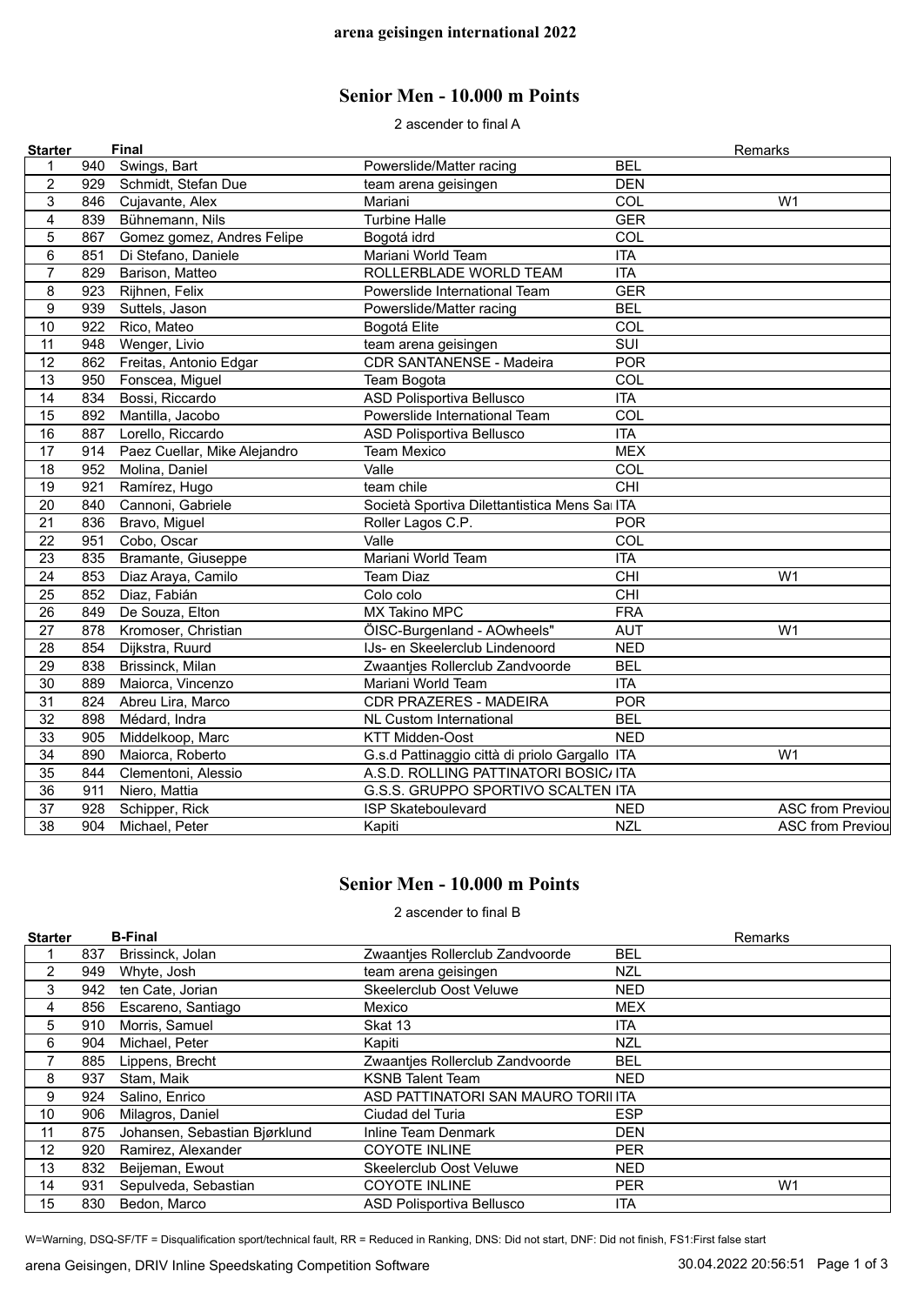| 16      | 908 | Moreno Balague, Gaston              | <b>CPV EL PRAT</b>                      | <b>ESP</b> |                |
|---------|-----|-------------------------------------|-----------------------------------------|------------|----------------|
| 17      | 842 | Casoni, Davide                      | Pattinatori Bononia                     | <b>ITA</b> |                |
| 18      | 833 | Bohumský, Tomáš                     | <b>KSBM Praha</b>                       | <b>CZE</b> |                |
| 19      | 928 | Schipper, Rick                      | <b>ISP Skateboulevard</b>               | <b>NED</b> |                |
| 20      | 927 | Schipper, Kay                       | <b>ISP Skateboulevard</b>               | <b>NED</b> |                |
| 21      | 872 | Hecht, Tobias                       | <b>TAX Racing Team</b>                  | <b>GER</b> |                |
|         |     |                                     |                                         |            |                |
| 22      | 943 | Van der Ent, Jarno                  | <b>KNSB Talent Team Zuidwest Inline</b> | <b>NED</b> |                |
| 23      | 859 | Fantato, Leonardo                   | Pattinaggio Alte Ceccato                | <b>ITA</b> |                |
| 24      | 826 | Ball, Bobby                         | Skate13 Racing Team                     | <b>GBR</b> |                |
| 25      | 953 | De Léon Castillo, Rosé Manuel       | Team Guatemala                          | <b>GTM</b> |                |
| 26      | 907 | Morales Parra, Jeremias Anto        | Colo colo                               | CHI        |                |
| 27      | 888 | Lourenço, Diogo Helder              | <b>CDR Prazeres - Madeira</b>           | <b>POR</b> |                |
| 28      | 938 | Stogdale, Harry                     | Eltham Speed Skaterz Australia          | <b>AUS</b> |                |
| 29      | 891 |                                     | <b>KSBM Praha</b>                       | <b>CZE</b> |                |
|         |     | Malecek, Erik                       |                                         |            |                |
| 30      | 861 | Figueiredo, Pedro                   | Club Sport Maritimo                     | <b>POR</b> |                |
| 31      | 918 | Puchalt Muñoz, Ulises               | Ciudad del Turia                        | <b>ESP</b> |                |
| 32      | 934 | Simon, Pierre                       | Asphalte Roller Rixheim Wittenheim      | <b>FRA</b> |                |
| 33      | 882 | Lecomte, Kyle                       | ROLLER PROVENCE MEDITERRANEE FRA        |            |                |
| 34      | 831 | Beelen, Robbe                       | <b>BONT Skate</b>                       | <b>BEL</b> |                |
| 35      | 866 | Gisbert Garcia, Oriol               | CPV EL PRAT                             | <b>ESP</b> |                |
| 36      | 876 | Johansen, Nikolai Bjørklund         | Inline Team Denmark                     | <b>DEN</b> |                |
|         |     | 870 Gross, Leandro                  |                                         |            |                |
| 37      |     |                                     | <b>RSC Liestal</b>                      | SUI        |                |
| 38      | 912 | Nieuwenhuis, Rens                   | Team Habovo                             | <b>NED</b> |                |
| 39      | 944 | van Haaren, Niels                   | Zwaantjes Rollerclub Zandvoorde         | <b>BEL</b> |                |
| 40      | 881 | Lazzarini, Giacomo                  | ASD Polisportiva Bellusco               | <b>ITA</b> |                |
| 41      | 865 | Ghazali, Gibran                     | GTC2022 LondonSkaters                   | <b>USA</b> |                |
| 42      | 827 | Barata, Gabriel                     | In-Gravity International Team           | <b>ESP</b> |                |
| 43      | 860 | Fernandez, loseba                   | NL Custom International                 | <b>ESP</b> |                |
| 44      | 883 | Lehnertz, Timo                      | <b>BONT Skate</b>                       | <b>GER</b> |                |
|         |     |                                     |                                         |            |                |
| 45      | 858 | Estrada Vallecilla, Edwin Alexander | NL Custom International                 | COL        |                |
| 46      | 896 | Martins, Vasco                      | <b>CDR Prazeres - Madeira</b>           | <b>POR</b> |                |
| 47      | 945 | van Oost, Thomas                    | Radboud Inline-skating                  | <b>NED</b> |                |
| 48      | 915 | Pasquarella, Michael                | GTC2022 Simmons Racing Team Florid: USA |            |                |
| 49      | 850 | Di Dio Trebastoni, Daniele          | ASD Vittoria Pattinatori Torino         | <b>ITA</b> |                |
| 50      | 848 | de la porte, Ivo                    | Radboud Inline-skating                  | <b>NED</b> |                |
| 51      | 864 | Garcia, Edgar                       | Mexico                                  | <b>MEX</b> |                |
| 52      | 825 | Acosta, Camilo                      | team arena geisingen                    | COL        |                |
|         |     |                                     |                                         |            |                |
| 53      | 841 | Carballo Arrieta, Salomon Enrique   | <b>Team Bolivar</b>                     | COL        |                |
| 54      | 843 | Cirilli, Lorenzo                    | A.S.D. ROLLING PATTINATORI BOSIC/ ITA   |            |                |
| 55      | 845 | Cremaschi, Andrea                   | ASD Polisportiva Bellusco               | ITA        |                |
| 56      | 847 | Daza, Emiliano                      | Atlas                                   | ARG        |                |
| 57      | 868 | Grob, Oliver                        | team arena geisingen                    | SUI        |                |
| 58      | 871 | Guzman, Jhoan                       | Seleccion Galicia                       | <b>ESP</b> |                |
| 59      | 873 | Hempenius, Jelmar                   | <b>KNSB Talent Team Noord</b>           | <b>NED</b> |                |
| 60      | 874 | Jimenez Torres, Andres Mauricio     | <b>Team Bolivar</b>                     | COL        |                |
|         |     |                                     |                                         |            |                |
| 61      | 877 | Ramali, Etienne                     | <b>NL Custom</b>                        | <b>GER</b> |                |
| 62      | 879 | Kwant, Rémon                        | DoubleFF                                | <b>NED</b> |                |
| 63      | 880 | Laieb, Jonah                        | ASPHALTE ROLLER RIXHEIM WITTEN FRA      |            |                |
| 64      | 884 | Lindenskov, Oliver                  | Inline Team Danmark                     | <b>DEN</b> |                |
| 65      | 886 | llop, Nil                           | FEDERACIÓ CATALANA DE PATINATG ESP      |            |                |
| 66      | 893 | Maoloni, Iuliano                    | A.S.D. ROLLING PATTINATORI BOSIC/ ITA   |            |                |
| 67      | 894 | Marsili, Duccio                     | Team Junk                               | ITA        |                |
| 68      | 895 | Martinez, Jorge Luis                | Mexico                                  | <b>MEX</b> |                |
|         |     |                                     |                                         |            |                |
| 69      | 897 | Mcinerney, Michael                  | Wisbech Roller Speed Club               | <b>GBR</b> |                |
| $70\,$  | 899 | Meijer, Bas                         | Radboud Inline-skating                  | <b>NED</b> |                |
| 71      | 900 | Mendarelli, Federico                | LunA Sports Academy a.s.d.              | <b>ITA</b> |                |
| 72      | 901 | Mende, Jan Martin                   | Powerslide International Team           | <b>GER</b> | W <sub>1</sub> |
| 73      | 902 | Mendes, Rodrigo                     | Club Sport Maritimo                     | <b>POR</b> |                |
| 74      | 909 | Morin, Hugo                         | Roller sport Saint Pierrais             | <b>FRA</b> |                |
| 75      | 913 | Nijenhuis, Glenn                    | Skeelerclub Oost Veluwe                 | <b>NED</b> |                |
| 76      | 916 | Piergigli, Alessio                  | LunA Sports Academy a.s.d.              | <b>ITA</b> |                |
| $77 \,$ | 917 | Polbos, Luca                        | Roller sport Saint Pierrais             | <b>FRA</b> |                |
|         |     |                                     |                                         |            |                |
| 78      | 919 | Pucklitzsch, Ron                    | <b>Takino Germany</b>                   | <b>GER</b> |                |
| 79      | 925 | Saraza, Simón                       | <b>Grandes Paisas</b>                   | <b>COL</b> |                |
| 80      | 926 | Sargoni, Danny                      | team arena geisingen                    | <b>ITA</b> |                |
| 81      | 930 | Schouten, Teun                      | Regio Selectie Midden Nederland         | <b>NED</b> |                |
| 82      | 932 | Silva, Lucas                        | team chile                              | CHI        |                |
|         |     |                                     |                                         |            |                |

W=Warning, DSQ-SF/TF = Disqualification sport/technical fault, RR = Reduced in Ranking, DNS: Did not start, DNF: Did not finish, FS1:First false start